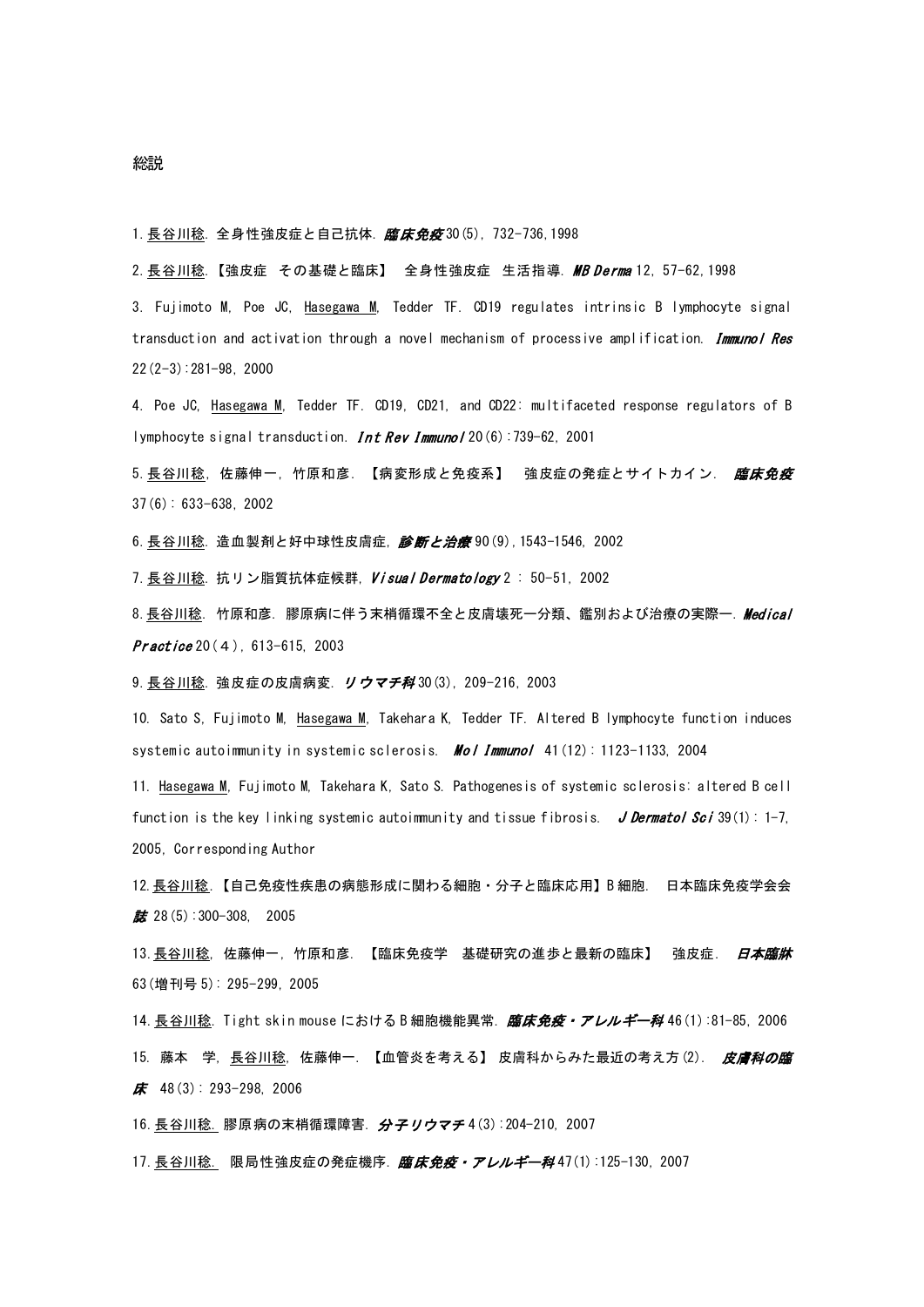18.長谷川稔. すべての医師に必要な皮膚科知識:部位別皮膚症状のみかた 抗リン脂質抗体症候群, クリ オグロブリン血症、コレステロール結晶塞栓症. [診断と治療](http://www.jamas.or.jp/user/database/Search/detail/scode/J00697) 95(9): 1394-1400, 2007

19. 長谷川稔. 炎症性皮膚疾患とサイトカインーTh17 と関連した話題ー. 皮膚の科学6: 444-451, 2007

20. Hasegawa M, Sato S. The roles of chemokines in leukocyte recruitment and fibrosis in systemic sclerosis. Front Biosci 13: 3637-3647, 2008, Corresponding Author

21. 長谷川稔. 全身性強皮症の病型分類・早期診断. MB Derma 136:35-40, 2008

22. 長谷川稔. 全身性強皮症の病態におけるケモカインの役割. *日本臨床免疫学会会誌* 31(1): 23-36, 2008

23. 長谷川稔, 佐藤伸一. 強皮症における接着分子異常. リウマチ科 39(4): 352-360, 2008

24. 濱口儒人, 長谷川稔. 【強皮症の病態とそのマネージメント】 皮膚硬化. リウマチ科 39 (4): 289-296, 2008

25. 長谷川稔. 爪囲血管病変の診断にダーモスコピーは役立ちますか?. 皮膚科の臨床 50(11):1470-1474, 2008

26.長谷川稔. 根拠に基づく皮膚疾患診療 全身性強皮症のステロイド療法. 皮膚アレルギーフロンティ ア 7(2): 124-126, 2009

27. <u>長谷川稔</u>. 皮膚の血行障害:病態と臨床. *日本皮膚科学会雑誌* 119(1): 7−11, 2009

28. 長谷川稔. 写真で学ぶ皮膚疾患: 蕁麻疹. 調剤と情報 15 (9): 92-94, 2009

29. 長谷川稔. 抗 ARS 抗体症候群. 皮膚病診療 31(9): 1028-1034, 2009

30. 長谷川稔. IL-23. 分子リウマチ治療 3:45-48, 2010

31. Hasegawa M. B lymphocytes: shedding new light on the pathogenesis of systemic sclerosis. J *Dermatol* 37(1):3-10, 2010, Corresponding Author

32. 長谷川稔. 強皮症治療における EULAR 推奨. リウマチ科43:659-663, 2010

33. 長谷川稔. 全身性強皮症のサイトカイン異常:サイトカインをターゲットとした治療の可能性. MB  $Derma 169:59-64, 2010$ 

34. Hasegawa M. Dermoscopy findings of nailfold capillaries in connective tissue diseases. J **Dermatol** 38(1):66-70, 2011, Corresponding Author

35. 長谷川稔. 抗リン脂質抗体症候群の皮膚病変: 診断と治療増刊号;内科医がおさえておくべき皮膚科 の基本. 診断と治療社. 99:187-94, 2011

36. 須釜淳子, 長谷川稔. 進化した褥瘡治療─外力管理の最新情報─. MB Derma 180:41-45, 2011

37. 長谷川稔. 全身性強皮症の臨床・基礎研究:病態解明と治療の確立を目指して(金沢大学十全医学賞受